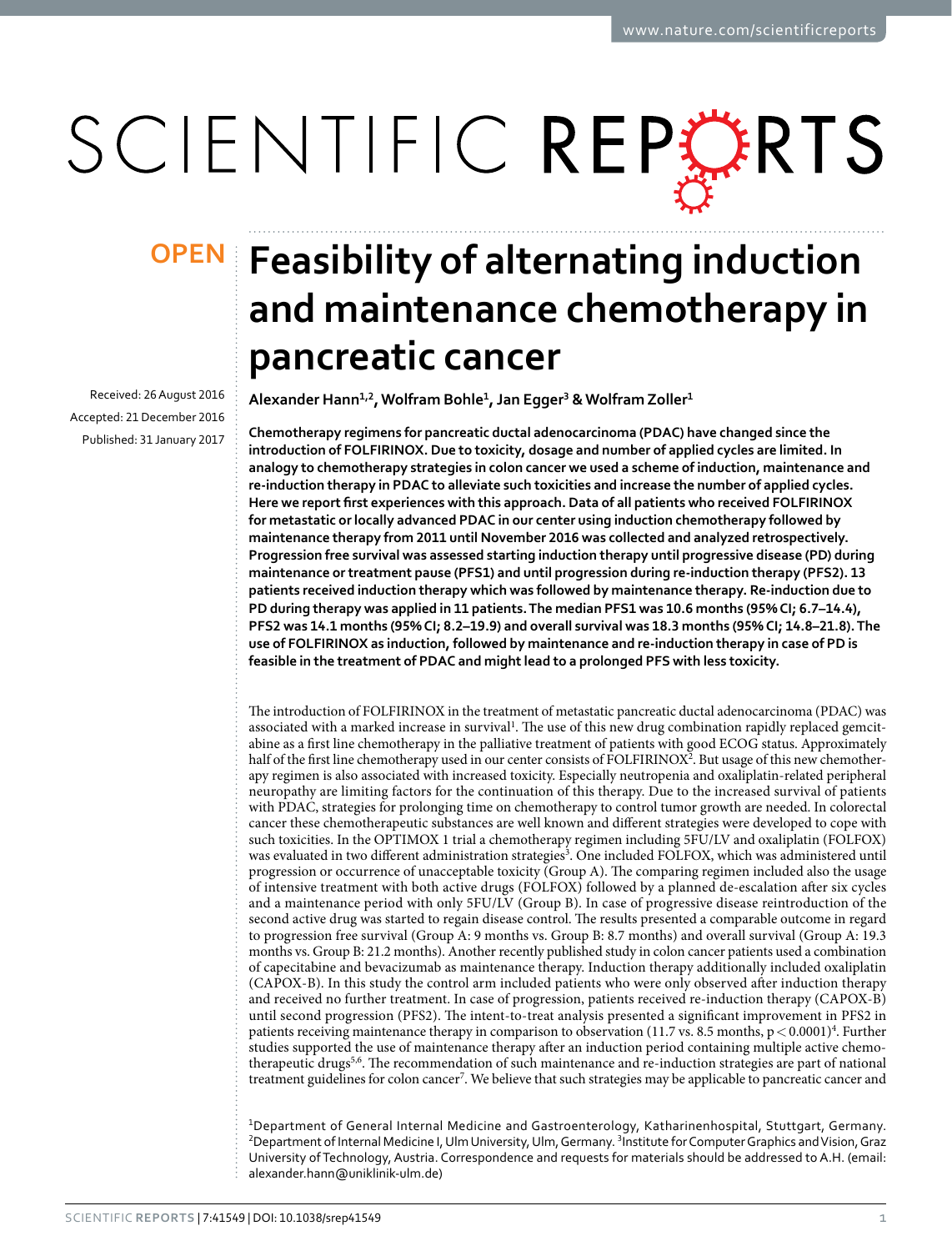<span id="page-1-0"></span>

| <b>Characteristics</b>                                                                        | 5FU/LV maintenance group | Control group |  |  |
|-----------------------------------------------------------------------------------------------|--------------------------|---------------|--|--|
| Patients                                                                                      | 13                       | 43            |  |  |
| Age, mean                                                                                     | 62                       | 64            |  |  |
| Age, range                                                                                    | $48 - 73$                | $47 - 79$     |  |  |
| Male                                                                                          | 9(69%)                   | 27 (63%)      |  |  |
| Female                                                                                        | 4(31%)                   | 16 (37%)      |  |  |
| $ECOG 0-1$                                                                                    | 12 (100%)                | 43 (100%)     |  |  |
| Tumor localization                                                                            |                          |               |  |  |
| PDAC, head                                                                                    | 7(54%)                   | 27 (63%)      |  |  |
| PDAC, other                                                                                   | 6(46%)                   | 16 (37%)      |  |  |
| Disease stage                                                                                 |                          |               |  |  |
| Metachronous metastatic after initial surgery<br>in curative intend with adjuvant gemcitabine | 3(23%)                   | 11 (26%)      |  |  |
| Synchronous metastatic                                                                        | 8(62%)                   | 28 (65%)      |  |  |
| Locally advanced                                                                              | 2(15%)                   | 4(9%)         |  |  |

#### **Table 1. Demographic baseline characteristics.**

may improve the tolerability of chemotherapy without compromising anti-tumor effect. Our clinical management includes an induction chemotherapy with FOLFIRINOX that can be deescalated during clinical course to FOLFOX in case of poor tolerability. In case of non-progression a maintenance therapy with 5FU/LV is usually started after the sixth cycle. Maintenance therapy is administered until progression. Some patients receive treatment pause during maintenance therapy predominantly based on patient's wishes. In case of PD during maintenance or treatment pause patients are re-induced with FOLFIRINOX or FOLFOX.

In this retrospective study we describe our experiences with the use of this novel scheme of induction, maintenance, treatment pause and re-induction of chemotherapeutic drugs included in FOLFIRINOX in patients with PDAC.

#### **Results**

**Patient characteristics.** Between 2011 and February 2016 65 Patients were diagnosed with PDAC and treated with FOLFIRINOX at our institution. 13 patients met the inclusion criteria consisting of induction chemotherapy followed by 5FU/LV maintenance therapy. 43 patients were included as a control group. These patients started with FOLFIRINOX, but 27 did not receive other second line substances. The other 16 patients received a gemcitabine based second line chemotherapy after FOLFIRINOX. Nine patients were excluded because FOLFIRINOX was not applied as a first line palliative treatment. Most of these patients received FOLFIRINOX as a second, or third line palliative treatment. Demographic baseline characteristics were balanced between the two groups. They presented a higher proportion of male patients. Most of the treated patients had synchronous metastasis at diagnosis [\(Table 1](#page-1-0)). The treatment course of each patient in the 5FU/LV maintenance group regarding the applied number of chemotherapy cycles is depicted in [Table 2](#page-2-0). Staging frequency was approximately every 2 to 3 months.

**Induction chemotherapy.** Induction chemotherapy starting with FOLFIRINOX was performed in all 13 patients. It had to be de-escalated to FOLFOX in 6 patients to increase the tolerability. De-escalation was done due to leukopenia in four and due to nausea in two patients. The de-escalated induction therapy was applied after a median of 3 cycles FOLFIRINOX (range 1–5) and consisted of additional median 4 cycles of FOLFOX. The median number of delivered chemotherapy cycles during induction using FOLFIRINOX and FOLFOX was 6 (range 5–13) ([Table 3\)](#page-2-1). About one fifth of all applied cycles during induction were administered with a reduced dosage. Oxaliplatin with a dosage of 75% due to neuropathy represented almost all of these changes. Induction therapy was applied during a median time of 19.9 weeks (range 12.3–27.3).

**Maintenance chemotherapy and treatment pause.** After the induction chemotherapy all patients received maintenance therapy with 5FU/LV [\(Table 4\)](#page-2-2). De-escalation of induction chemotherapy to maintenance was done in six patients due to good response or to prevent toxic effects, three patients were de-escalated due to leukopenia, two due to neuropathy, one due to emesis and one due to diarrhea. A median of 6 (range 2–21) cycles was administered. Dose reduction was necessary in fewer cases necessary compared to induction therapy. Four patients underwent treatment pause after receiving a median of 5 (range 2–21) cycles [\(Table 5\)](#page-2-3). The introduction of a treatment pause in all cases was due to patient wish. Interestingly only patients that received induction therapy exclusively with FOLFIRINOX had treatment pause during maintenance. The PFS1 representing the time until progression during maintenance or treatment pause was 10.6 months (95% CI; 6.7–14.4 months) [\(Fig. 1](#page-3-0)). Comparing the PFS1 of the 5FU/LV maintenance group with the patients treated in the control group revealed a significant difference of 5.7 months. One possible explanation could be that patients with progressive disease during FOLFIRINOX treatment did not receive maintenance therapy with 5FU/LV.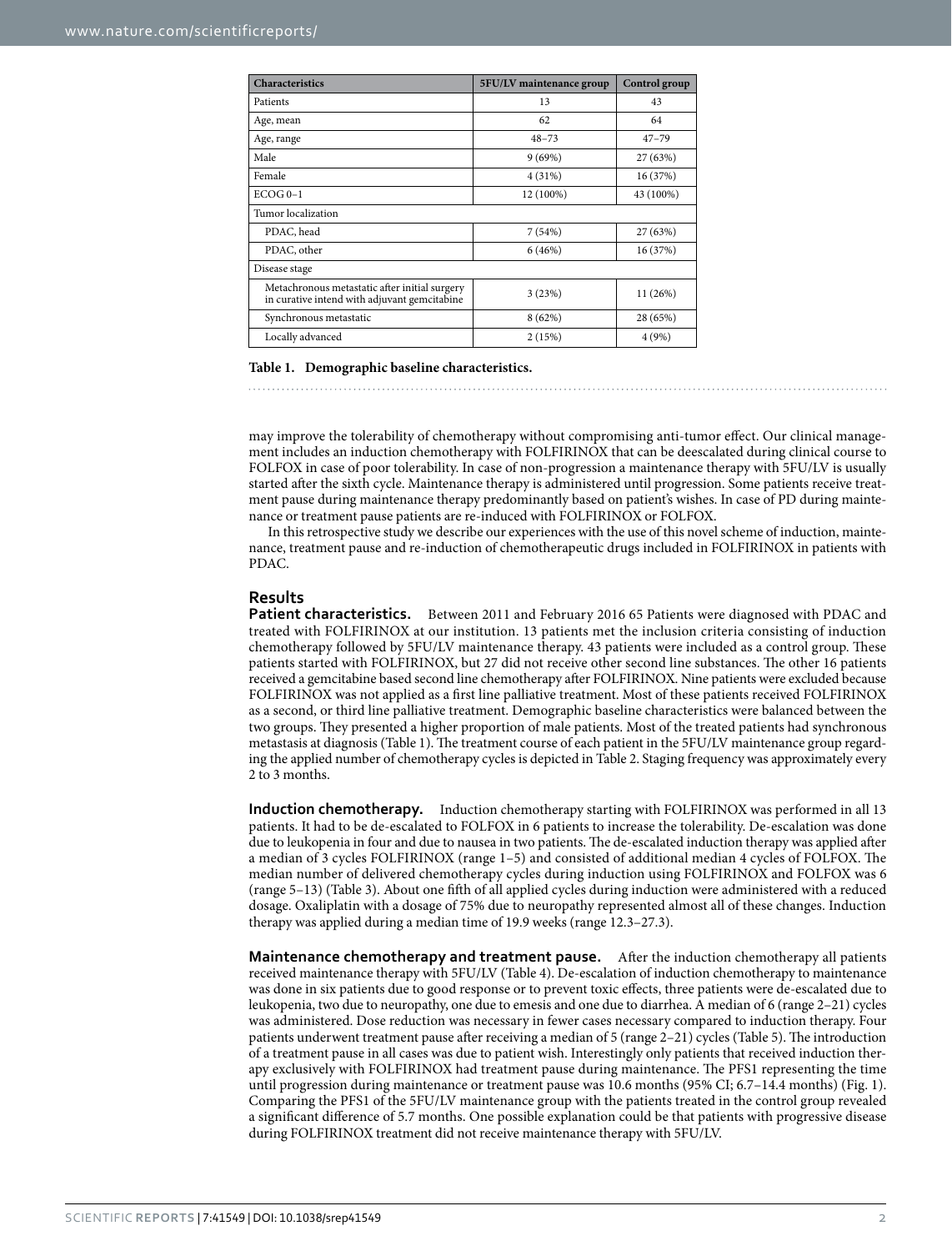<span id="page-2-0"></span>

| Patient        | Induction<br><b>FOLFIRINOX</b> | Induction<br><b>FOLFOX</b> | Maintenance<br>5FU/LV | <b>Treatment</b><br>pause (weeks) | <b>Re-induction</b><br><b>FOLFIRINOX</b> | <b>Re-induction</b><br><b>FOLFOX</b> |
|----------------|--------------------------------|----------------------------|-----------------------|-----------------------------------|------------------------------------------|--------------------------------------|
|                |                                | 9                          | 5                     |                                   |                                          | 2                                    |
| 2              | $\overline{2}$                 | 3                          | 7                     |                                   |                                          | 6                                    |
| 3              | 3                              | $\overline{c}$             | 3                     |                                   |                                          | 4                                    |
| $\overline{4}$ | 3                              | 5                          | 7                     |                                   |                                          |                                      |
| 5              | $\overline{4}$                 | $\overline{c}$             | $\overline{2}$        |                                   |                                          |                                      |
| 6              | 5                              | 5                          | 13                    |                                   |                                          |                                      |
| 7              | 5                              |                            | $\overline{4}$        | 8.0                               | 7                                        |                                      |
| 8              | 5                              |                            | 20                    | 25.9                              | 5                                        |                                      |
| 9              | 6                              |                            | 8                     | 16.9                              | $\overline{4}$                           |                                      |
| 10             | 6                              |                            | 6                     |                                   |                                          | 4                                    |
| 11             | 8                              |                            | 12                    |                                   | 5                                        |                                      |
| 12             | 12                             |                            | $\overline{4}$        |                                   | 6                                        |                                      |
| 13             | 13                             |                            | 6                     | 42.1                              |                                          | 3                                    |

**Table 2. Number of chemotherapy cycles received by each patient in the 5FU/LV maintenance group during treatment course and duration of treatment pause.**

<span id="page-2-1"></span>

| Characteristic                   |                        |  |
|----------------------------------|------------------------|--|
| Patients                         | 13                     |  |
| Treatment cycles, total          | 99                     |  |
| Treatment cycles, median (range) | $6(5-13)$              |  |
| Cycles containing                |                        |  |
| FOLFIRINOX, median (range)       | $5(1-13)$              |  |
| FOLFOX, median (range)           | $4(2-9)$               |  |
| Cycles with                      |                        |  |
| Dose reduction                   | 21 (21%)               |  |
| Treatment delay $\geq$ 1 week    | 23 (23%)               |  |
| Treatment time, median (range)   | 19.9 weeks (12.3-27.3) |  |

#### **Table 3. Induction therapy.**

<span id="page-2-2"></span>

| Characteristic                   |                     |
|----------------------------------|---------------------|
| Patients                         | 13                  |
| Treatment cycles, total          | 97                  |
| Treatment cycles, median (range) | $6(2-21)$           |
| Cycles with                      |                     |
| Dose reduction                   | 9(9%)               |
| Treatment delay $\geq$ 1 week    | 16 (16%)            |
| Treatment time, median (range)   | 14.1 weeks (4-54.1) |

#### **Table 4. Maintenance therapy containing 5FU/LV.**

<span id="page-2-3"></span>

| Characteristic                          |                |
|-----------------------------------------|----------------|
| Patients                                |                |
| Pause duration in weeks, median (range) | $21.4(8-42.1)$ |

#### **Table 5. Treatment pause.**

**Re-induction chemotherapy.** Due to progressive disease during maintenance or treatment pause 11 patients (85%) received re-induction chemotherapy [\(Table 6](#page-4-0)). Five patients received FOLFOX and six patients FOLFIRINOX as re-induction. The number of applied cycles was less in the re-induction therapy compared to the induction period. Additionally, more delay of cycles occurred during re-induction (34% vs. 16%). The PFS2, representing the time until progression during re-induction, was 14.1 months (95% CI; 8.2–19.9 months). The overall survival (OS) starting at the beginning of palliative chemotherapy was 18.3 months (95% CI; 14.8– 21.8months) [\(Fig. 1\)](#page-3-0). The OS was significantly higher in the 5FU/LV maintenance group with 18.3 months (95% CI; 14.8–21.8) compared to the control group with 8.7 months (95% CI; 6.5–11).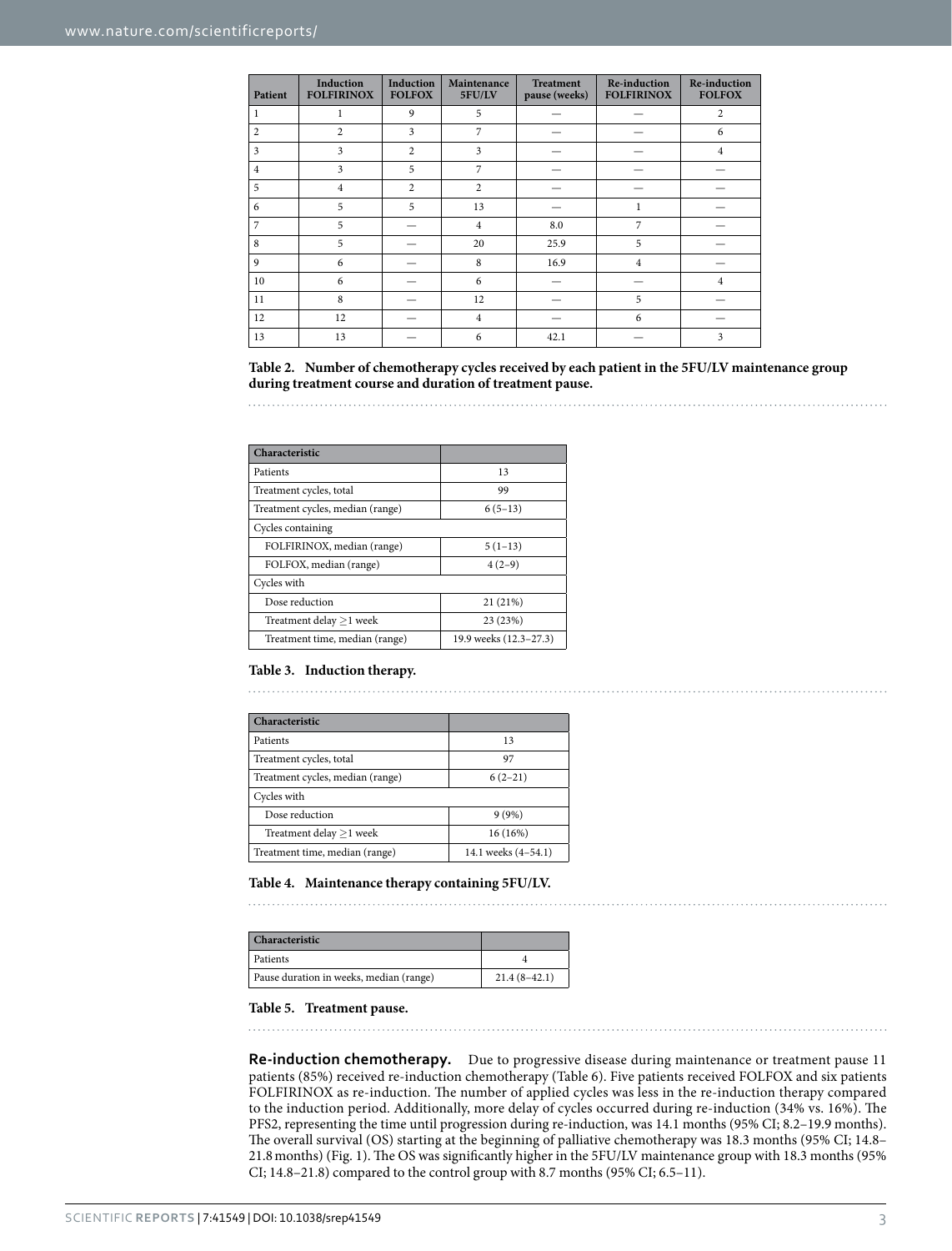

<span id="page-3-0"></span>**Figure 1. PFS1, PFS2 and OS.** 

**Adverse effects.** Side effects that altered the management of treatment were documented in 48 cases of the total 243 applied chemotherapy cycles [\(Table 7\)](#page-4-1). Most of the events were due to leukopenia of less than 3.0 × 10<sup>3</sup>/μL. Neuropathy was the second most recorded event and was a main reason for reducing the dosage of oxaliplatin. The extend of the neuropathy was estimated using the documentation of every visit. It was often paresthesia (CTCAE v4.03 grade I) or limited instrumental activities of daily living (ADL) (CTCAE grade II), although only grade II toxicity altered the management of treatment. Neuropathy that limited self-care ADL (CTCAE grade III) was never described by any patient. This reflects that 81% of re-induction chemotherapy cycles were applied at a full dose. The oxaliplatin dose was never reduced below 75%. Three hospitalizations that led to a delay in the application of the next chemotherapy cycle occurred. One was due to cholangitis. Two were due to pleural effusion.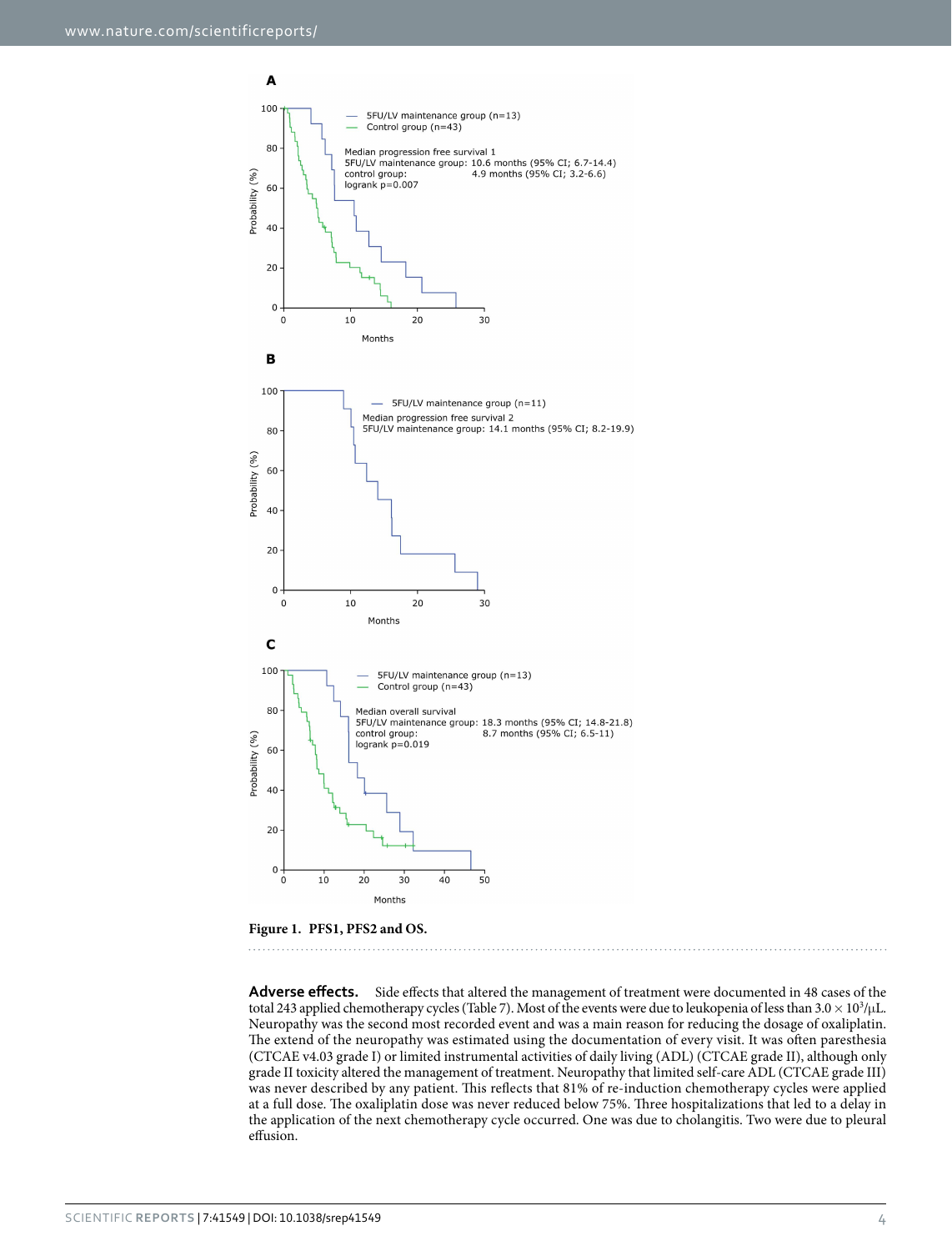<span id="page-4-0"></span>

| Characteristic                   |                     |
|----------------------------------|---------------------|
| Patients                         | 11                  |
| Treatment cycles, total          | 47                  |
| Treatment cycles, median (range) | $4(1-7)$            |
| Cycles containing                |                     |
| FOLFIRINOX, median (range)       | $5(1-7)$            |
| FOLFOX, median (range)           | $4(2-6)$            |
| Cycles with:                     |                     |
| Dose reduction                   | 9(19%)              |
| Treatment delay $\geq$ 1 week    | 16 (34%)            |
| Treatment time, median (range)   | 11.1 weeks (2-30.8) |

#### **Table 6. Re-induction therapy.**

<span id="page-4-1"></span>

| Characteristic                                                                               |            |
|----------------------------------------------------------------------------------------------|------------|
| Adverse events leading to discontinuation, treatment<br>delay or dose reduction/total cycles | 48/243     |
| Leukopenia                                                                                   | 32 (67%)   |
| Grade II                                                                                     | 29         |
| Grade III                                                                                    | 3          |
| Neuropathy grade II                                                                          | 7(15%)     |
| Nausea, emesis grade II                                                                      | $3(6.3\%)$ |
| Pleural effusion grade III                                                                   | $2(4.2\%)$ |
| Diarrhea grade II                                                                            | $2(4.2\%)$ |
| Biliary tract infection grade III                                                            | $1(2.1\%)$ |
| Thrombocytopenia grade I                                                                     | $1(2.1\%)$ |
| Hospitalisations                                                                             | 3          |

#### **Table 7. Adverse events.**

#### **Discussion**

The survival of patients with PDAC is gradually increasing most likely due to the combination of new chemotherapeutic agents[1](#page-6-0),[8.](#page-6-7) As we have previously shown, the usage of FOLFIRINOX plays an important role in our center since its introduction in 2011. Since then we observed a marked increase in survival of our patients with PDAC receiving palliative chemotherapy<sup>[2](#page-6-1)</sup>. As a result of the prolonged survival new strategies that address the toxicities associated with FOLFIRINOX are needed. Such strategies are well established in the therapy of colon cancer and are based on induction, maintenance and re-induction therapy<sup>[3](#page-6-2)</sup>. In this retrospective study we present our first experiences with such strategies in PDAC treatment, using only substances included in FOLFIRINOX. We are able to demonstrate the feasibility of this regimen in the palliative treatment of PDAC patients that resulted in a remarkable progression free survival of 10.6 months until first progression. The patients treated with FOLFIRINOX in the PRODIGE/ACCORD 11 trial published by Conroy *et al.* showed a median PFS of 6.4 months (95% CI,  $5.5-7.2$ )<sup>1</sup>. This difference was achieved although the patients treated in our study received fewer cycles of induction therapy (median number of cycles 6 (range 5–13) vs. 10 (range 1–47)). Due to the only moderately toxic maintenance therapy, a prolonged period of time on chemotherapy with a mean of 6 cycles (range 2–21) could be achieved until first progression. Adding up the number of induction and maintenance therapy cycles results in a median number of 15 cycles (range 8–25). Furthermore, using treatment pause after obtaining a stabilization of the disease during maintenance seems not to have negatively influenced the prognosis of the patients regarding progression free survival. Four patients received a treatment pause during maintenance therapy with successful re-induction in all cases. The PFS1 of patients receiving treatment pause was 10.6 months compared to 7.6 months of patients without pause ( $p = 0.6$ ). In total 85% of the patients were able to receive re-induction chemotherapy. Using re-induction chemotherapy allowed for an increase in progression free survival to PFS2 of 14.1 months. Additionally, the OS was remarkably long for PDAC patients receiving palliative chemotherapy with 18.3 months. Comparing these results to the control group revealed a significant difference regarding PFS1 and OS with a benefit favoring the new scheme of median 5.7 months and 9.6 months respectively. An explanation for the improved clinical outcome of the 5FU/LV maintenance group might be that patients who had progressive disease during induction, or did not tolerate the induction chemotherapy, could not receive maintenance therapy.

Another advantage of the presented chemotherapy application strategy is that the therapy consisted only of substances included in FOLFIRINOX. Thus other second line substances have not been used in these patients. Eight out of 13 patients (62%) received a second line therapy. Five patients received a gemcitabine based chemotherapy, two 5FU/LV and one radio chemotherapy. Thus the rate of second line therapy is higher than the rate in the MPACT or PRODIGE/ACCORD [1](#page-6-0)1 trials of 42 to 47%<sup>1,8</sup>.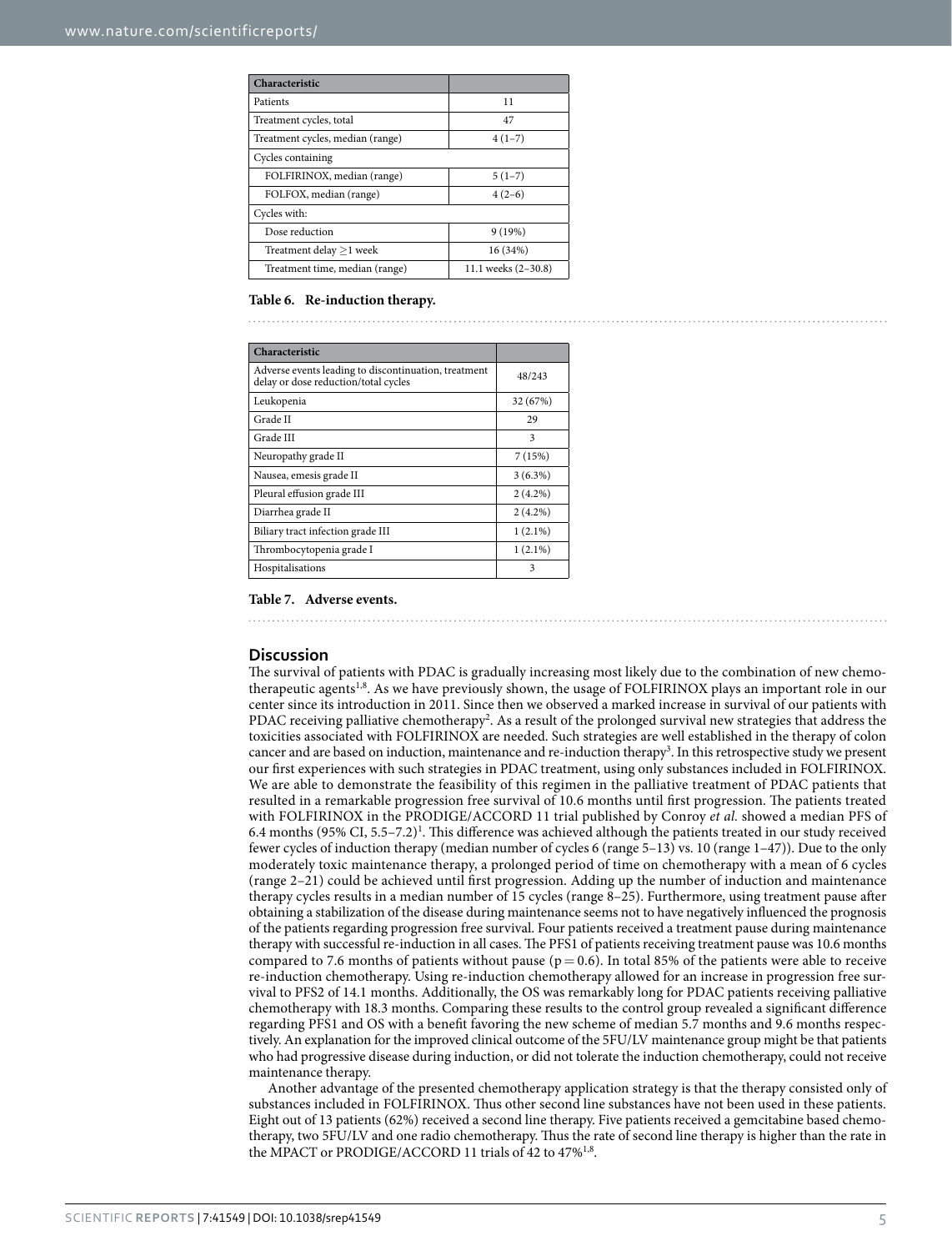Chemotherapy was well tolerated with leukopenia grade II (white blood cell count 2.0 to 3.0  $\times$  10<sup>3</sup>/ $\mu$ L) being the main adverse event that lead mostly to treatment delay. The rate of side effects seen in this study is comparable to data reported by other institutions<sup>9-11</sup>. A reduction mainly of hematologic side effects might have been achieved by exclusion of the 5FU bolus<sup>12</sup>.

A thorough search of the literature revealed just a recently published retrospective single center analysis of Reure and colleagues<sup>13</sup>. The authors describe a similar protocol consisting of induction chemotherapy using FOLFIRINOX. Capecitabine as a 5FU prodrug was chosen as maintenance therapy after induction and was applied until progression. The OS of 17 months was comparable to the survival described in this manuscript of 18.3 months. Capecitabine is advantageous for the patients due to its oral availability in comparison to infusional 5FU. In our clinical practice patients using capecitabine often complain about side effects which lead to dose reductions. One main side effect is the hand-foot syndrome, which was seen with CTCAE grade 3 or 4 in 16.6%. No hand-foot syndrome was described in our study population. In the study of Reure, the dose of capecitabine maintenance therapy was reduced due to side effects in 35%, compared to only 9% with infusional 5FU/LV described in our collective. Additionally, this might have resulted in the different PFS1, which was 5 months using FOLFIRINOX and capecitabine compared to 10.6 months in our study. The rate of re-induction chemotherapy using an oxaliplatin-containing regimen (FOLFIRINOX or FOLFOX) was also lower in the study of Reure and colleagues with approximately 50% compared to 85% in our patients. Nonetheless we believe that both concepts are effective and feasible, but prospective studies that asses the benefit of such strategies in PDAC patients are needed.

Some weak points of this study are due to its retrospective nature. Usually this de-escalation of therapy is discussed with every patient after the sixth cycle. Due to inclusion of the patient's wishes in the decision making process, some patients received more than 6 cycles of induction therapy. Only 4 out of 13 patients received more than 8 cycles induction therapy. Additionally, we used FOLFOX as a deescalated induction chemotherapy to improve FOLFIRINOX related side effects other that peripheral neuropathy. This regimen was shown to be effective in the second line therapy, but represents no first line therapy. In our experience the combination of 5FU/LV with oxaliplatin is very effective, like it was shown in previous studies for use as a second line therapy<sup>14[,15](#page-6-12)</sup>.

The adverse events were not recorded prospectively, so there may be an underestimation of the amount of events that occurred. Examples are events that did not alter chemotherapy dosage or the time point of the next cycle. Additionally, compared to the total number of patients that received FOLFIRINOX during the study period, only 20% were treated with induction chemotherapy followed by maintenance therapy. Thus, this study population represents a highly selected group. This selection might have enriched patients with factors that positively influence survival or response to therapy. One example is the BRCAness gene signature which is currently under evaluation as a potential target for Olaparib (ClinicalTrials.gov Identifier: NCT02677038). This gene signature leads to a higher susceptibility of the tumor for platin-based chemotherapy<sup>16</sup>. Additionally quality of life (QoL) was not assessed due to the retrospective nature, but would be an important parameter in a prospective study. A better QoL without compromising efficacy would be very advantageous.

Nonetheless we hypothesize that the use of induction treatment with FOLFIRINOX, followed by maintenance therapy with the option of treatment pause and re-induction in case of progressive disease is feasible in the palliative treatment of PDAC patients.

To further investigate the benefits of this chemotherapy regimen prospective studies are needed.

#### **Methods**

We identified patients with a histologically confirmed PDAC that were treated at the department of Gastroenterology, Katharinenhospital, Stuttgart, Germany, with FOLFIRINOX from 2011 to February 2016. Inclusion criteria were induction therapy with FOLFIRINOX with optional subsequent de-escalated induction therapy consisting of 5FU/LV combined with oxaliplatin (FOLFOX), followed by maintenance therapy consisting of 5FU/LV. Response to therapy and toxicity of the treatment were assessed until November 2016. Patients who received FOLFIRINOX as a first line palliative treatment but did not receive 5FU/LV maintenance therapy were selected as a control group. A minimum of 8 weeks was defined as treatment pause. Re-induction was defined as chemotherapy after maintenance or treatment pause of at least 8 weeks. Re-induction chemotherapies included FOLFIRINOX and FOLFOX, depending on previous therapy and toxicity. A regular full dose of FOLFIRINOX was identical to the PRODIGE/ACCORD-[1](#page-6-0)1 trial<sup>1</sup> and consisted of oxaliplatin 85 mg/m<sup>2</sup> over 2 hours, irinotecan 180 mg/m<sup>2</sup> over 90 minutes, leucovorin 400 mg/m<sup>2</sup> over 2 hours, 5-FU 400 mg/m<sup>2</sup> bolus and 5FU 2400 mg/m<sup>2</sup> over 46hours continuous infusion with adequate supportive care. Each cycle was scheduled to be repeated after 14 days. The FOLFOX regimen consisted of the same substances included in FOLFIRINOX except irinotecan[14.](#page-6-11) 5FU/LV consisted of leucovorin 400 mg/m<sup>2</sup> over 2 hours, 5-FU 400 mg/m<sup>2</sup> bolus and 5FU 2400 mg/m<sup>2</sup> over 46 hours continuous infusion $17$ .

Progression free survival was assessed starting at the beginning of the induction therapy until progression during maintenance therapy or treatment pause (PFS1) and until progression during re-induction (PFS2) (Supplementary Figure 1). PFS was assessed in the control group starting at the beginning of FOLFIRINOX until progression. Overall survival was assessed starting at the beginning of chemotherapy with FOLFIRINOX. Only those side effects of chemotherapy were assessed which altered the management of treatment. These events included discontinuation of the chemotherapy, delay of the next cycle of more than six days and dose reduction. Progression free survival was estimated with the Kaplan Meier method using IBM SPSS Statistics 23. The local ethical committee provided a waiver of the requirement for informed consent for this retrospective study and permitted the publication of anonymized data.